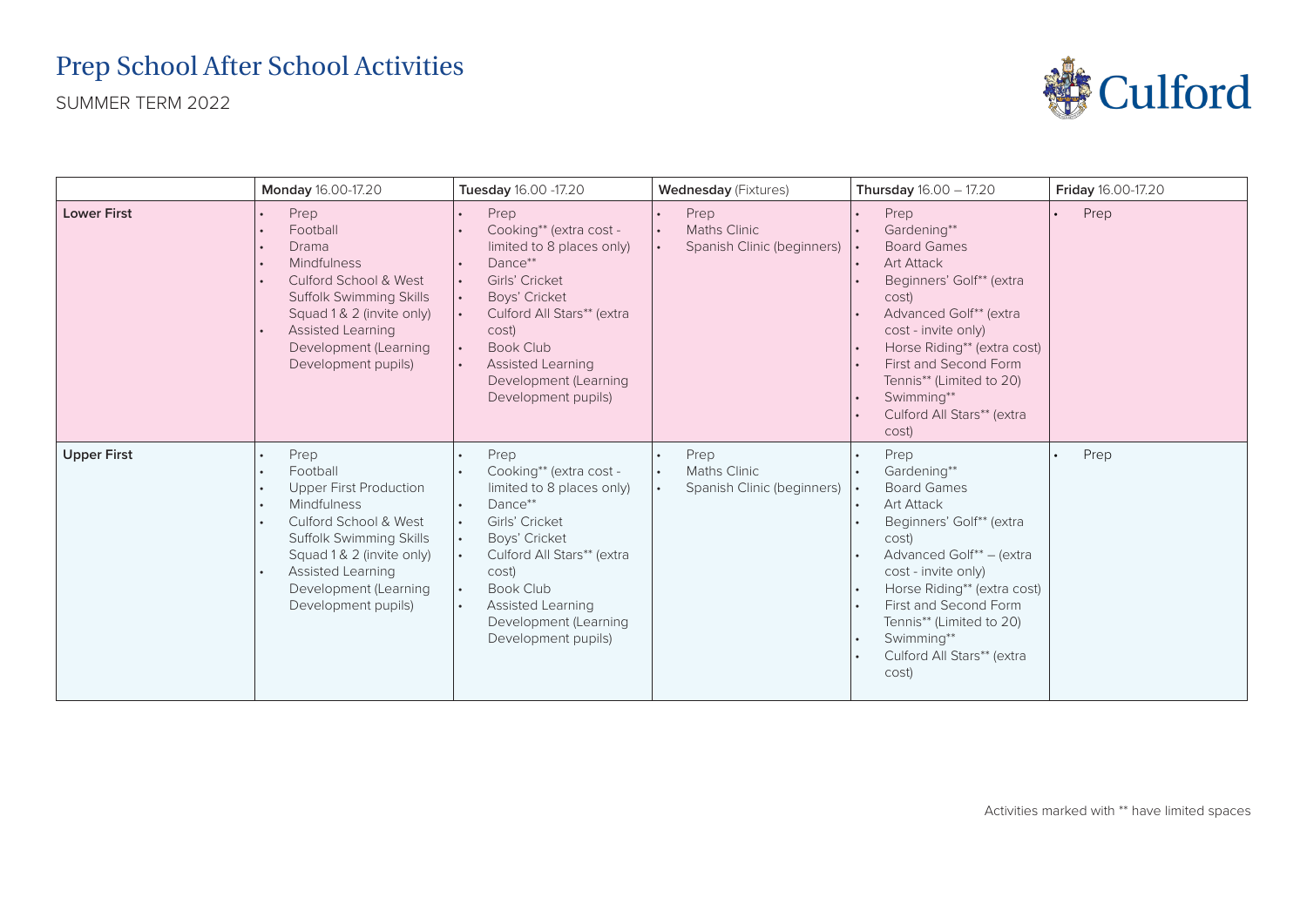|                     | Monday 16.00 - 17.20                                                                                                                                                                                                                                                                                                    | Tuesday 16.00 - 17.20                                                                                                                                                          | <b>Wednesday (Fixtures)</b>                     | <b>Thursday</b> $16.00 - 17.20$                                                                                                                                                                                                                                                                                                                                                                                                                       | Friday 16.00 - 17.20                                                                                                                                  |
|---------------------|-------------------------------------------------------------------------------------------------------------------------------------------------------------------------------------------------------------------------------------------------------------------------------------------------------------------------|--------------------------------------------------------------------------------------------------------------------------------------------------------------------------------|-------------------------------------------------|-------------------------------------------------------------------------------------------------------------------------------------------------------------------------------------------------------------------------------------------------------------------------------------------------------------------------------------------------------------------------------------------------------------------------------------------------------|-------------------------------------------------------------------------------------------------------------------------------------------------------|
| <b>Lower Second</b> | Prep<br><b>Maths Clinic</b><br>Mindfulness<br>Clapperboard Club<br>Chess Club<br>Creative Writing<br>Art Enrichment<br>Culford School & West<br>Suffolk Swimming Skills<br>Squad 1 & 2 (invite only)<br>Culford All Stars** (extra<br>cost)<br><b>Assisted Learning</b><br>Development (Learning<br>Development pupils) | Prep<br>Girls' Cricket<br>Boys' Cricket<br><b>Book Club</b><br>Culford All Stars** (extra<br>cost)<br><b>Assisted Learning</b><br>Development (Learning<br>Development Pupils) | Prep<br>Spanish Clinic (beginners)              | Prep<br>Gardening**<br>$\cdot$<br>Cooking** (extra cost)<br><b>Art Attack</b><br><b>Board Games</b><br>$\bullet$<br>Design Technology<br>$\bullet$<br>Academic Enrichment<br>Beginners' Golf** (extra<br>cost)<br>Advanced Golf** (extra<br>cost - invite only)<br>Horse Riding** (extra cost)<br>First and Second Form<br>Tennis** (Limited to 20)<br>Swimming**<br>Dance**<br>Culford All Stars** (extra<br>cost)                                   | Prep<br>Fantasy Football<br>Culford Stage Door<br>Rookie Lifesaving** (extra<br>cost)<br>Football                                                     |
| <b>Upper Second</b> | Prep<br><b>Maths Clinic</b><br>Mindfulness<br>Clapperboard Club<br>Chess Club<br><b>Creative Writing</b><br>Art Enrichment<br>Culford School & West<br>Suffolk Swimming Skills<br>Squad 1 & 2 (invite only)<br>Culford All Stars** (extra<br>cost)<br>Assisted Learning<br>Development (Learning<br>Development pupils) | Prep<br>Girls' Cricket<br>Boys' Cricket<br><b>Book Club</b><br>Culford All Stars** (extra<br>cost)<br><b>Assisted Learning</b><br>Development (Learning<br>Development Pupils) | Prep<br>Spanish Clinic (beginners)<br>Warhammer | Prep<br>$\bullet$<br>Gardening**<br>٠.<br>Cooking** (extra cost)<br>$\bullet$<br><b>Art Attack</b><br>$\bullet$<br><b>Board Games</b><br>$\bullet$<br>Design Technology<br>$\bullet$<br>Academic Enrichment<br>Beginners' Golf** (extra<br>cost)<br>Advanced Golf** (extra<br>cost - invite only)<br>Horse Riding** (extra cost)<br>First and Second Form<br>Tennis** (Limited to 20)<br>Swimming**<br>Dance**<br>Culford All Stars** (extra<br>cost) | Prep<br>Fantasy Football<br>Culford Stage Door<br>Rookie Lifesaving** (extra<br>cost)<br>Football<br>Girls' Touch/Tag Rugby<br>$\bullet$<br>Warhammer |